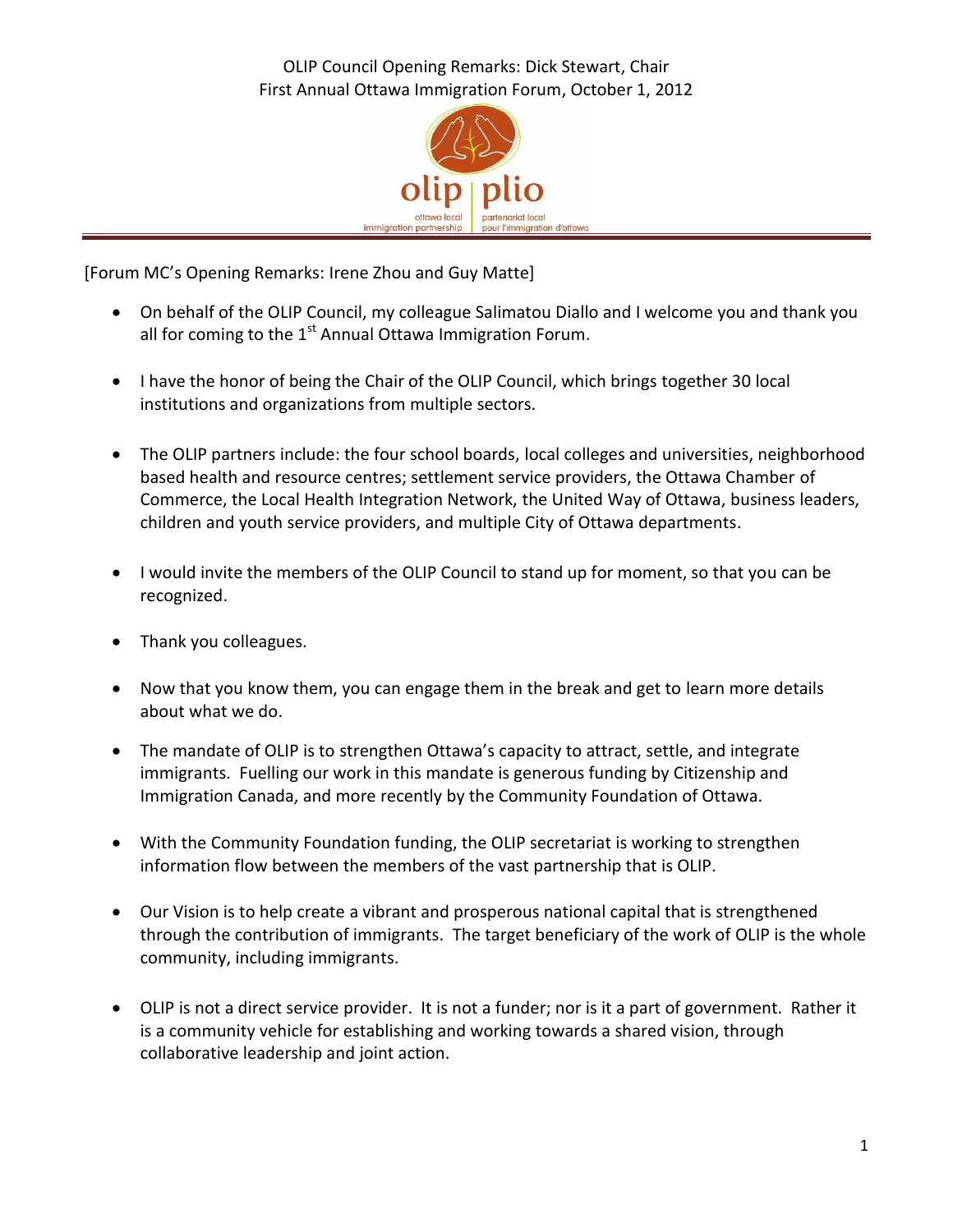OLIP Council Opening Remarks: Dick Stewart, Chair First Annual Ottawa Immigration Forum, October 1, 2012



- In June 2011, OLIP launched the Ottawa Immigration Strategy, which was developed collaboratively and collectively by a broad range of stakeholders, including immigrants, settlement, social, health, and education service providers, employers, senior staff from the City of Ottawa and policy makers.
- In many ways, creating the Strategy for the way forward was the easy part. The past 15 months have been about implementation - that's the hard part!!
- It's harder because within strategy document concepts like collaboration, working with new partners in a new way and sharing risk are just concepts.
- Putting these concepts into practice requires a measure of trust among the partners; it requires shared awareness; … and new ways of knowing our community. Most importantly, it requires leadership and sustained commitment by partners as well as the technical and financial resources that are necessary to sustain and animate the complex process of inter-sectoral collaboration.
- From our experience over the last 15 months, it is evident to me that we are indeed up to the challenge!
- In this short period, we the OLIP partners and our stakeholders have planted together important seeds for Ottawa's economic and social development. Allow me to highlight here our collective progress in several critical areas:
	- Micro loan programs to capitalize on immigrants' entrepreneurship drive and help them overcome the critical barrier of access to loans are established. The partnerships leading this collaboratives are comprised of the Ottawa Community Loan Fund, the City of Ottawa, the Ontario Centre of Excellence, the Carleton Centre for Community Innovation (3ci), and the Catholic Centre for Immigrants. Microloans for francophone entrepreneurs are also established thanks to funding from FedDev Ontario, Citizenship and Immigration Canada, and the Fondation Franco Ontarienne.
	- Clearer pathways for immigrant job seekers to find employment in the jobs in the trades. This is critical because there are severe current and deepening skills shortages in key trade sectors; while at the same time we have high levels of unemployment and underemployment among immigrants. This work is funded by the Ontario Ministry of